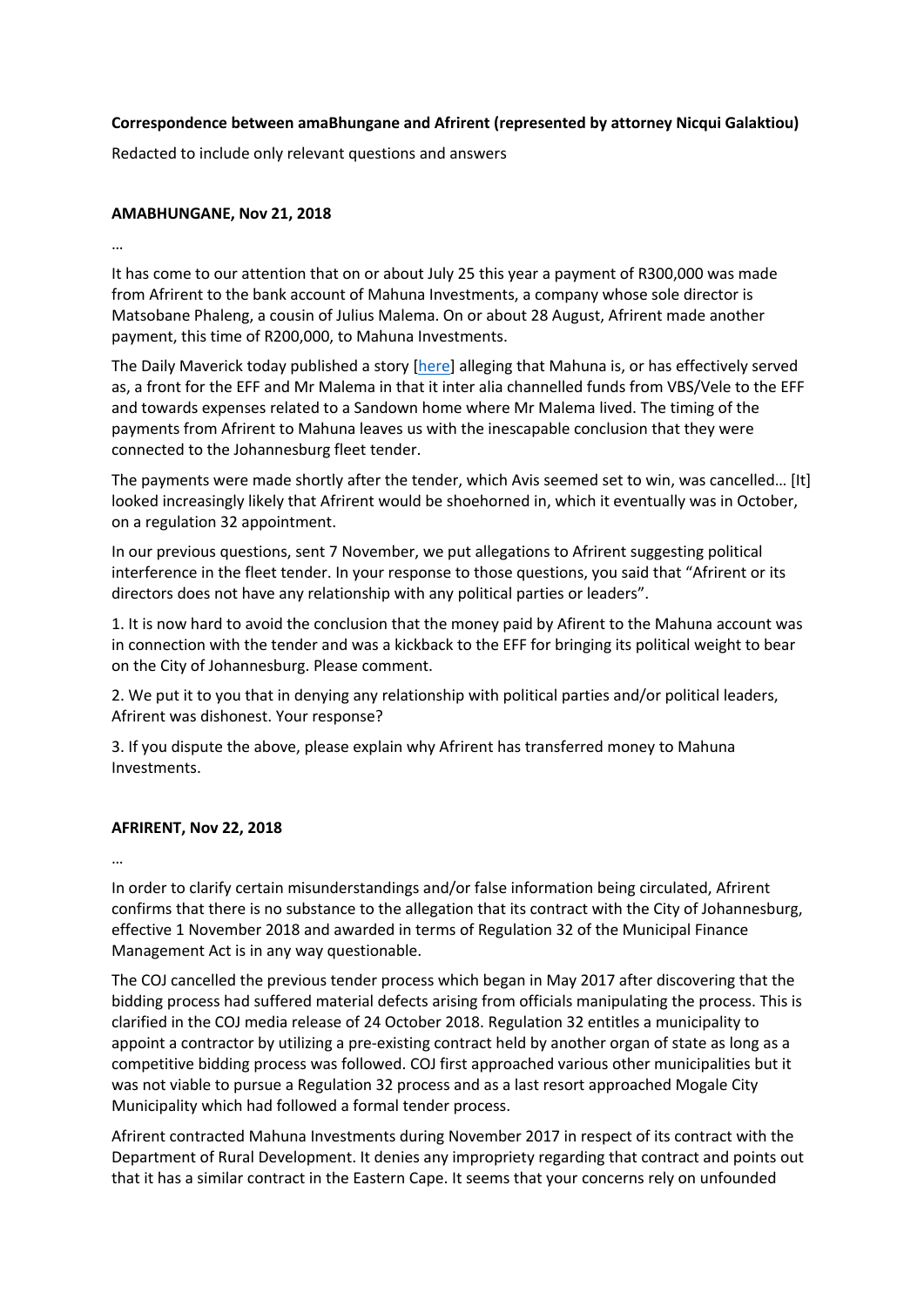conclusions. Afrirent was unaware that the CEO of Mahuna was related to Mr Julius Malema and denies in the strongest terms that any monies paid by it to Mahuna in respect of their lawful contract were a kickback to the EFF and/or Mr Malema.

Afrirent has a contract with Mahuna which provides services on its behalf in the entire Limpopo region. Payments made by Afrirent to Mahuna were strictly in terms of this contract. Afrirent's CEO has engaged with politicians but does not have relationships.

Afrirent is offended that it should be deemed to be an "obscure" company and that there is complete disregard that it has been operating for 15 years with an outstanding track record in, amongst other sectors, the transport industry. The implication that it does not have the capacity to carry out this contract is refuted and this will be clearly evident when the first fleet of 1 400 vehicles is delivered to the COJ next week. The balance of the vehicles will be delivered on time as per the roll out of the contract. It is evident that because Afrirent is a wholly black owned company there are immediate assumptions that it is involved in improper conduct and that it obtains contracts with the influence of political parties. Would this assumption be made if it was not a wholly owned black company?

Afrirent has every reason to believe that there are entities / individuals with ulterior motives and personal agendas promoting scandalous and vexatious allegations about the company particularly given its successful track record. There is no doubt that this should be exposed by an investigative journalist.

…

### **AMABHUNGANE, Nov 22, 2018**

…

We have read through your response and urgently request that you share the contract between Afrirent and Mahuna (or at least the details thereof) and elaborate on the services provided.

…

### **AFRIRENT, Nov 23, 2018**

…

Afrirent appointed Mahuna in 2017 to provide training and logistics for the delivery and implementation for its contract with the Department of Rural Development.

This includes Afrirent's supply of tractors and implements to the entire Limpopo province. Most of the beneficiaries are rural communities and the elderly. Afrirent chose a local company owned by a local person who understands the culture and the language of the communities. Consequently, that is how Mahuna was appointed and furthermore also required to assist with locating the beneficiaries andarranging the transportation of some of the equipment from Polokwane to some of the remote areas."

Please note an error in our initial statement sent to you. It should read that 1 400 vehicles should be delivered in the next few weeks and not in the next week.

### **AMABHUNGANE, Nov 23, 2018**

…

We have found Afrirent's answers rather unsatisfactory in helping us come to a fuller understanding of the nature of the business between your client and Mahuna Investments and would request further clarity. To this end, can your client please: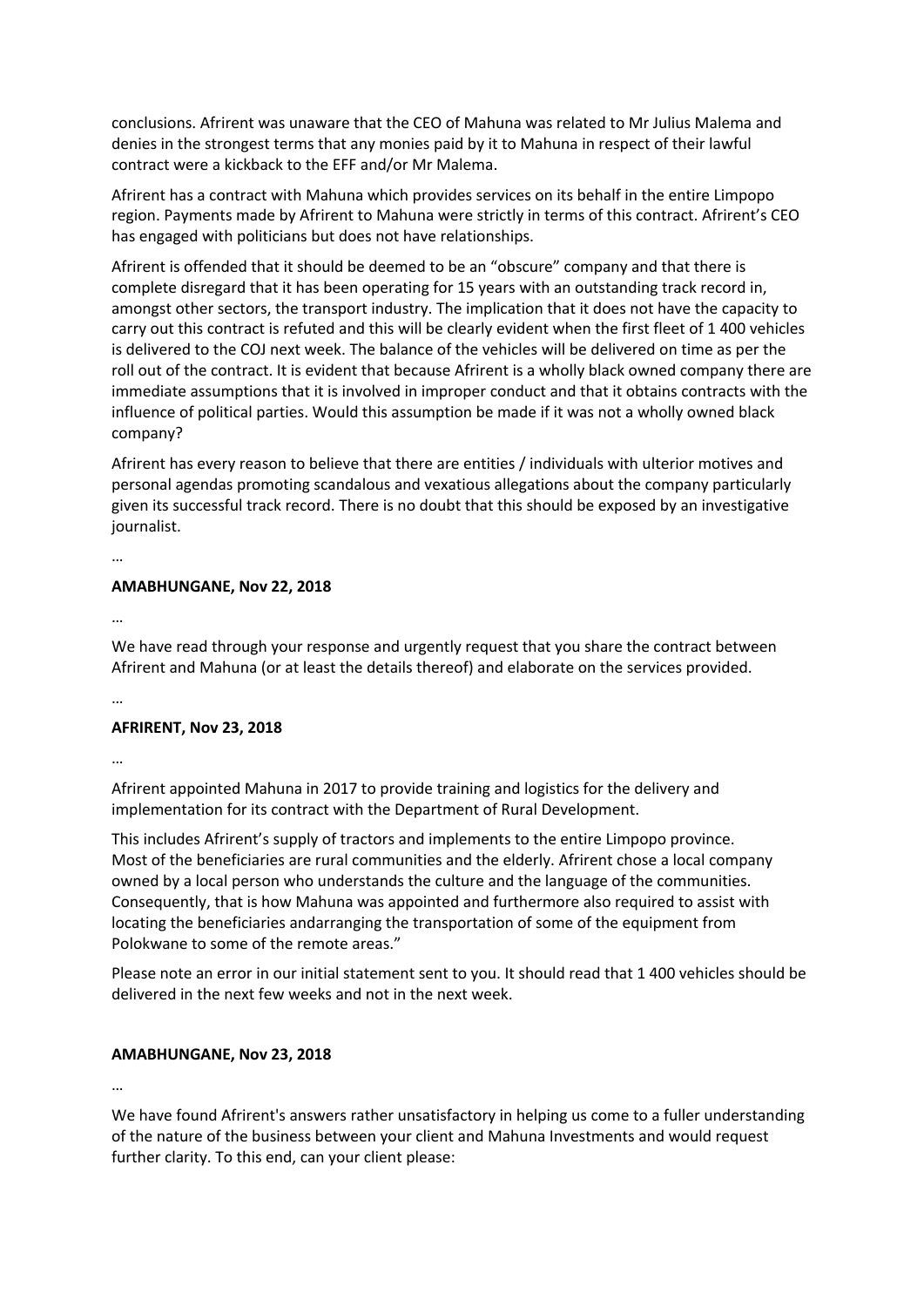1) Provide a copy of the agreement between Mahuna and Afrirent; and between Afrirent and the Department of Rural Development.

2) Provide a little more detail regarding the scope and timeframes of the work Mahuna did for Afrirent from the time it was contracted in November 2017;

3) Provide any form of evidence that would attest to such work actually having been done;

4) Detail all payments (beyond the R200,000 and R300,000 we have already highlighted) which Afrirent has made to Mahuna or any other person in terms of the agreement between Afrirent and Mahuna.

5) Explain how Afrirent and Mahuna were first introduced to each other and how it came to be that Afrirent selected Mahuna as service provider.

Again we emphasise that the fact of the payments to an account alleged to be for the benefit of the EFF and its leader is prima facie a matter of great public interest. By the same token, it will serve noone if misleading information is published. For this reason we assume that neither Afrirent nor Mahuna and its director, Mr Phaleng, would object to waiving the confidentiality that may ordinarily attach to some of the information we request. We invite you to coordinate same with Mr Phaleng. We have no objection to truly commercially sensitive information being redacted.

We ask for an indication by tomorrow (Saturday) noon as to whether our request will be met, and substantive fulfilment by Monday noon.

…

#### **AMABHUNGANE, Nov 26, 2018**

…

Another matter has come to our attention and we would be remiss not to put it to you and your client despite its insignificance compared to the main issues. Please be so kind as to include a response to this in the forthcoming answers.

We understand that Afrirent bid for the CoJ non-specialised fleet contract in consortium with companies Lebolex, Mcondo and MusaG Projects. At least Lebolex and Mcondo were dropped before Afrirent entered the agreement with the CoJ. MusaG's director is Musa Shibambu who is a relative of EFF deputy president Floyd Shivambu. It would appear to us that this is another manifestation of proximity between the EFF and Afrirent. Please comment on the aforegoing and explain which partners were dropped and why; what the status is of Afrirent's relationship with MusaG Projects/Shibambu; and whether any compensation/fee was paid to any of the three companies and/or their officers/owners.

…

### **AFRIRENT, Nov 26, 2018**

…

1. Our client has instructed us to respond to your questions as set out hereunder…

"The agreement requested is confidential between Afrirent and Mahuna. Notwithstanding Amabhungane's view that this matter is of public interest, Afrirent's commercial information must be preserved and cannot be disseminated. In order to demonstrate the existence of the contract, copies of the front page and signature page of the contract together with the letter of award from the Department of Rural Development are attached.

Mahuna issued three invoices on 1 May 2018, 1 June 2018 and 1 August 2018 in the total sum of R500k. The majority of the work for the Department is in Eastern Cape and KZN. The work in Limpopo was awarded on 17 October 2017 on an "as and when basis" for a period of 36 months. The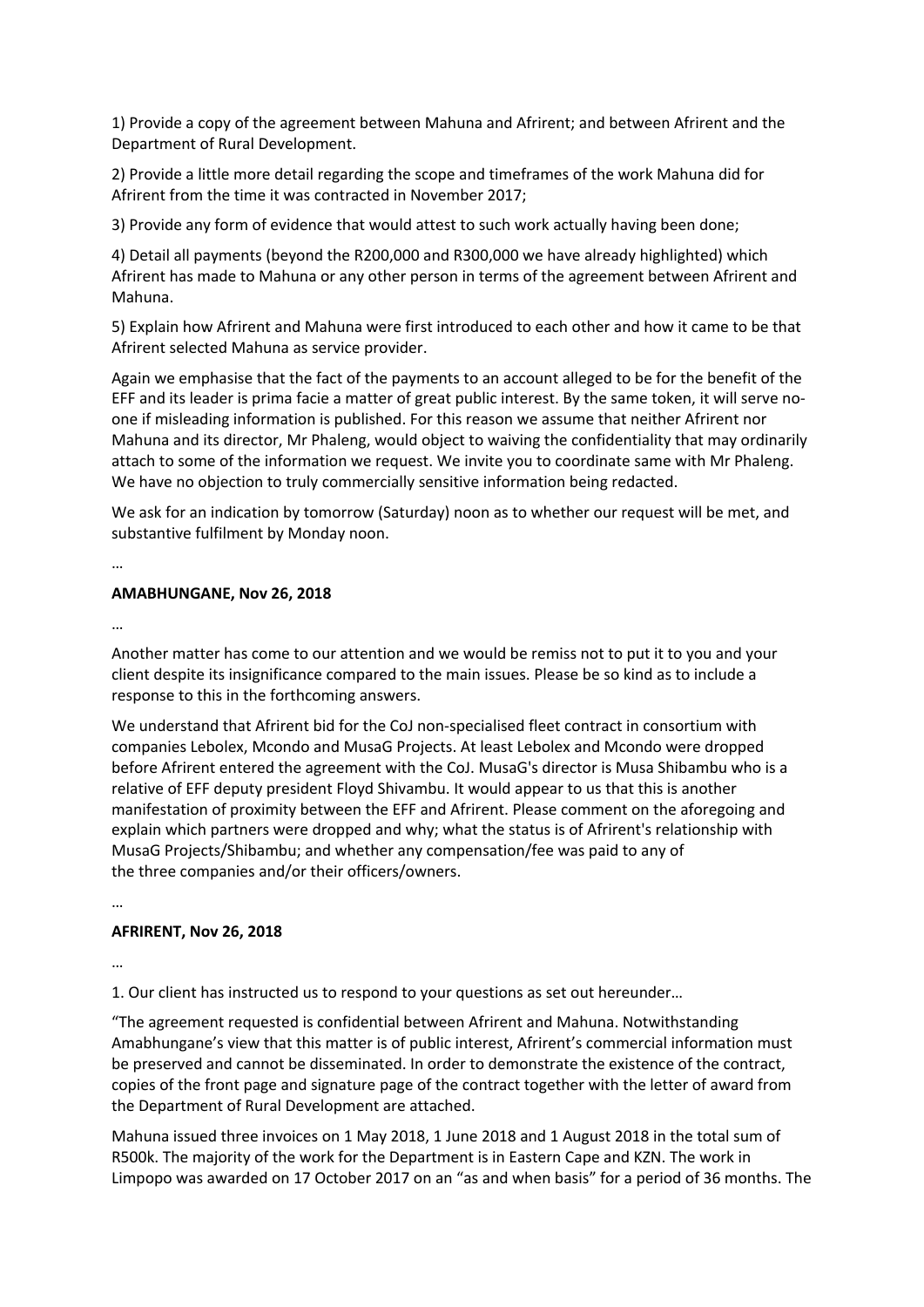first request came from the Department in April 2018 once the Department's budget had been allocated in March 2018.

Afrirent has many suppliers particularly in the Eastern Cape. In Limpopo, Afrirent contracted with Mahuna to provide services in respect of transport / logistics and training. Mahuna was required to assist the certified trainers in training the Project Managers in several villages in the province as a result of the language barrier. In addition Mahuna was appointed for BBBEE compliance. It is farfetched to allege that Afrirent would pay Mahuna an indirect payment for the EFF for a contract with the City of Johannesburg that occurred a year later after a tender was cancelled and a Regulation 32 procedure followed. Afrirent is a company of substance and competence and has been operating in this industry for 15 years."

2. In regard to your questions received today regarding the cancelled COJ tender, our client has instructed us to respond as follows.

"It is incorrect to state that any company was dropped prior to Afrirent concluding the agreement with the COJ as the tender was cancelled. Lebolex, Mcondo and

MusaG all approached Afrirent to create a consortium because of its experience. Afrirent did not know Musa and was introduced to him by the directors of Mcondo as an insurance provider. Afrirent's directors have not interacted with any of the three companies or its directors since the tender was cancelled. There was no compensation / fee paid to any of the companies as the tender was cancelled. It is not unusual for Afrirent to participate in joint ventures or consortiums from time to time and it is not its policy to question potential partners on their connection to any political leader or party.

Afrirent denies that its business has any public interest and it should not be dragged into your investigation as there is no plausible reason to do so. It is a stretch to allege that there is a relationship between Afrirent and the EFF because of its business dealings with Mahuna and other companies.

We trust that your reporting will be fair and balanced and not cause Afrirent undue harm and undeserved reputational damage."

…

### **AMABHUNGANE, Nov 26, 2018**

…

We note that the Afrirent-Mahuna agreement is not signed by Afrirent. Elucidation would be appreciated.

…

### **AFRIRENT, Nov 26, 2018**

…

The response was prepared in a rush and we erred in stating that Mahuna was appointed to assist certified trainers with project managers. It was actually training end users / farmers and farm workers and not the project managers.

…

Senzo signed by completing his name and designation as CEO of Afrirent. I think it would be inaccurate to say that the agreement is not signed.

Lastly please note that Afrirent has other service providers in Limpopo not just Mahuna.

…